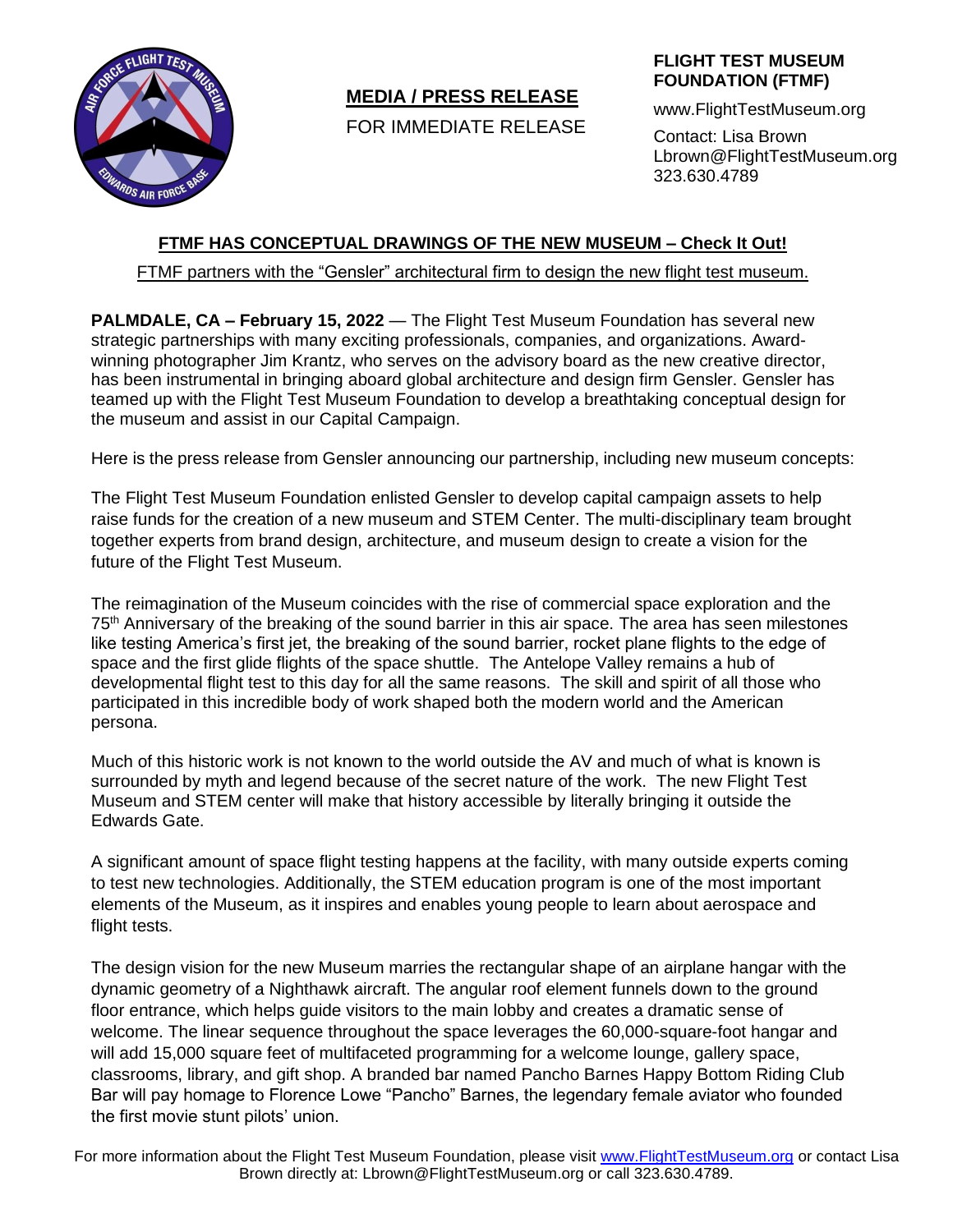The gallery space will house more than 80 historic aircraft, as well as provide views of the outdoor exhibits for the Nighthawk and Black Hawk aircraft. An upper gallery space looks into the hangar, providing an alternate vantage point for viewing the artifacts from the Museum's collection. The unprogrammed gallery offers flexibility to host fundraisers, events, and rotating exhibits. Ultimately, the new Flight Test Museum and STEM Center will preserve and protect the rich history of the Aerospace Valley, while connecting it to a new generation.

## **ABOUT GENSLER**

Gensler is a global architecture, design, and planning firm with 49 locations across Asia, Europe, Australia, the Middle East, and the Americas. Founded in 1965, the firm serves more than 3,500 active clients in virtually every industry. Gensler designers strive to make the places people live, work, and play more inspiring, more resilient, and more impactful. For more information about, visit[:](https://www.gensler.com/) [Gensler.com](https://www.gensler.com/)





**RENDERING PHOTOS:** Courtesy of Gensler

For more information about the Flight Test Museum Foundation, please visit [www.FlightTestMuseum.org](http://www.flighttestmuseum.org/) or contact Lisa Brown directly at: Lbrown@FlightTestMuseum.org or call 323.630.4789.